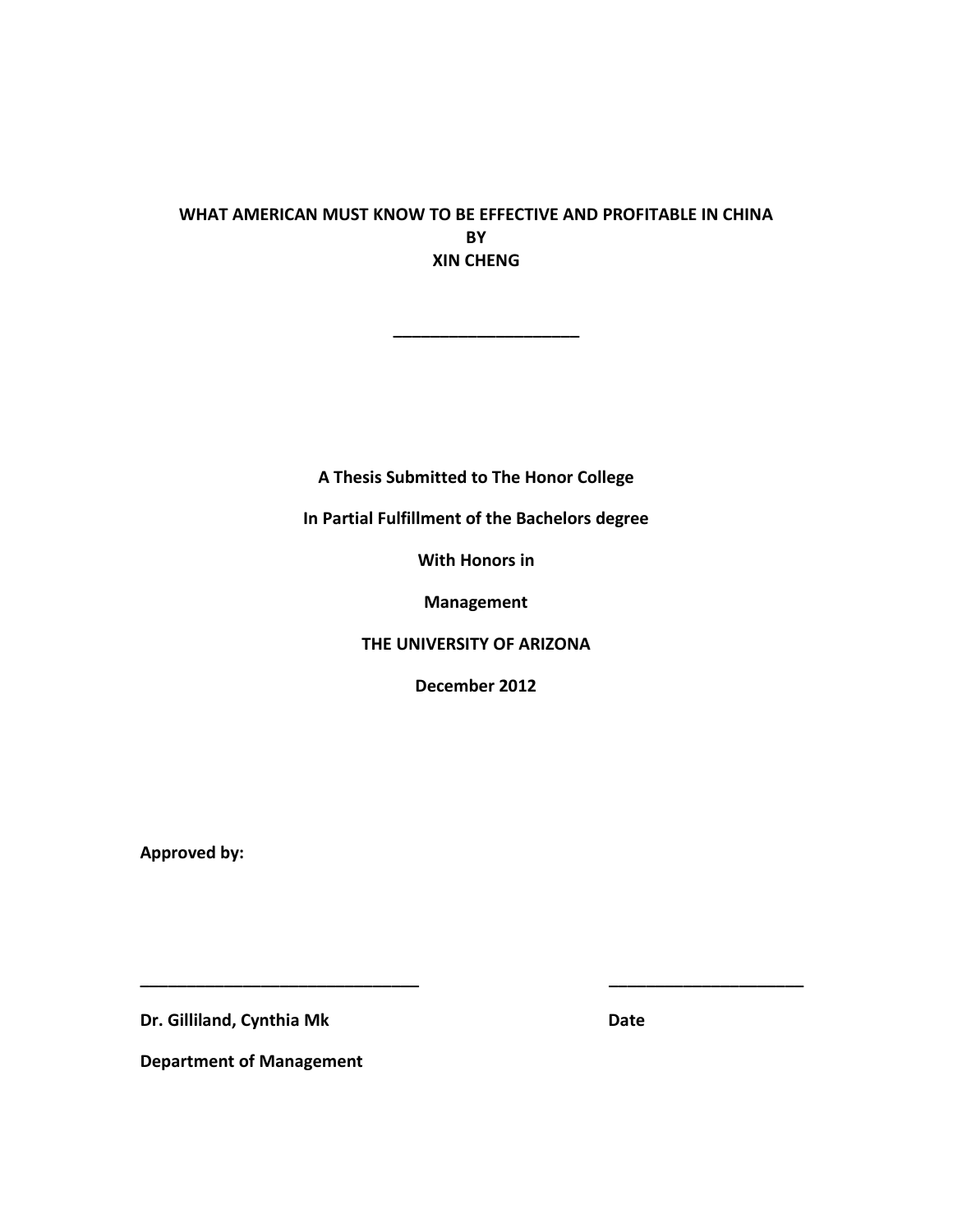# **WHAT AMERICAN MUST KNOW TO BE EFFECTIVE AND PROFITABLE IN CHINA**

**Thesis Paper**

**Xin Cheng**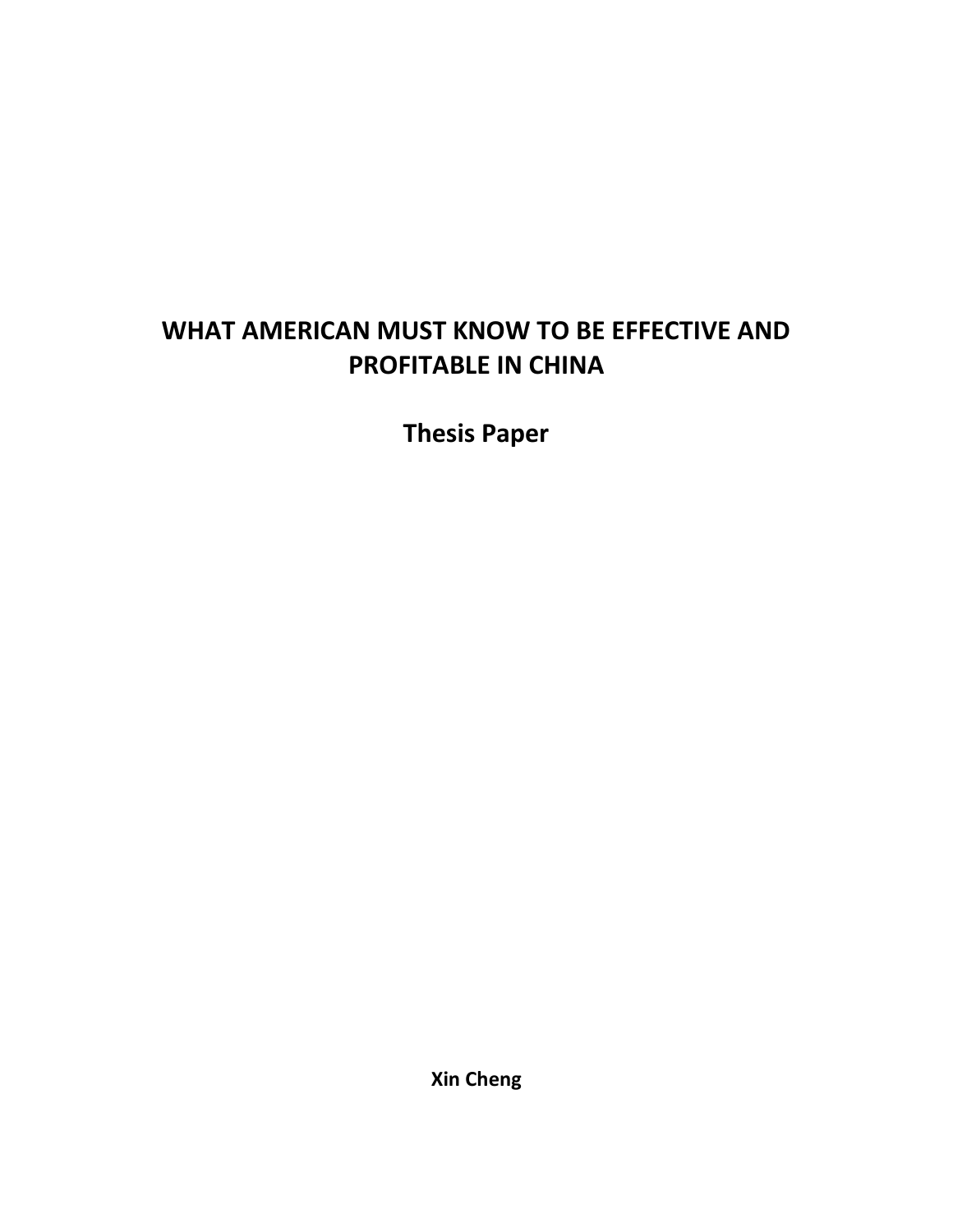# **Table of Contents**

| Recommendation |
|----------------|
|                |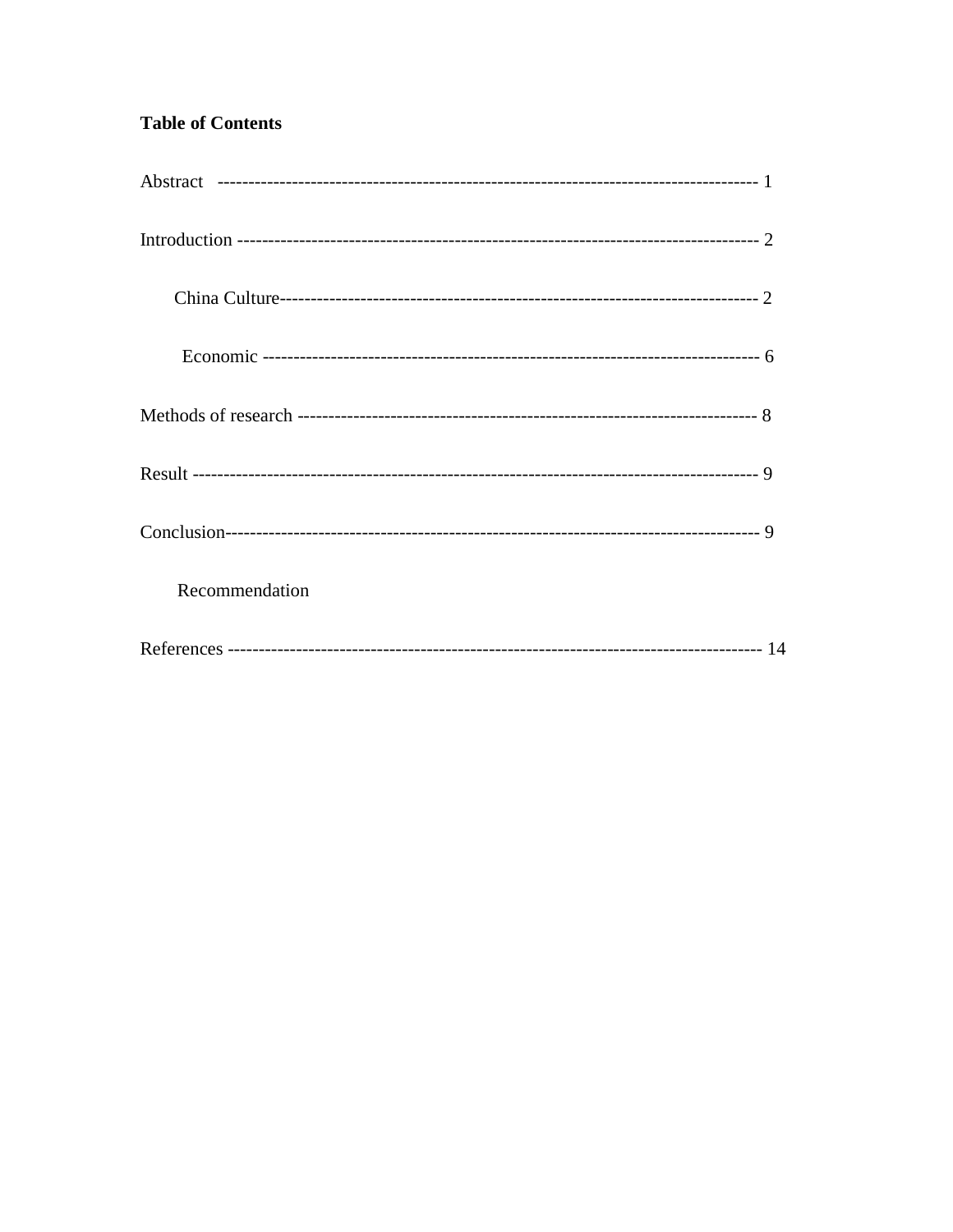# **Abstract**

This is a research paper about how America companies can expand successfully into China by knowing Chinese culture and past economy. Two important cultures are Confucianism and *guanxi.* The paper constrains examples of companies who expanded well and bad in China. In the end, few recommendations are given for America companies wishing to expand.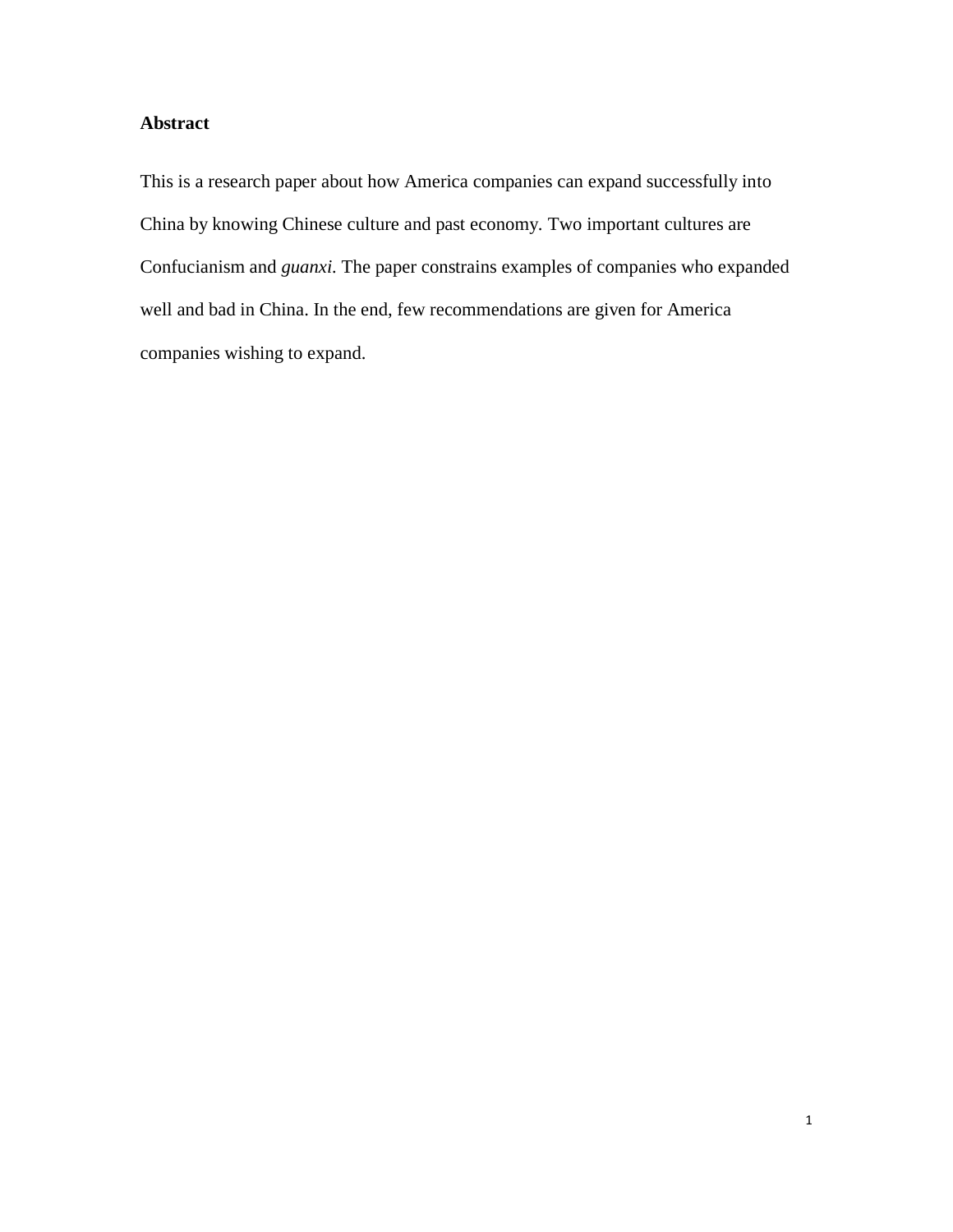#### **Introduction**

Due to the development of China, more and more American companies are expanding into China. How can an American company successfully accomplish this expansion in China?

To better prepare American companies to expand into China, one needs to know China's culture and the management differences between Chinese and American companies. There are two aspects of China's culture which take important roles in business: Confucianism and *guanxi*.

### **Confucianism**

Chinese culture is closely associated with Confucianism. The specific aspects of the Confucian altar are roundness, symbolizing the continuity and structural completeness of the family; harmony within the family and the broader society; and fluidity, or the capacity to change while maintaining solid traditions.

The Confucian ethic suggests that regardless of where they live or how rich they are, Chinese share an abiding belief in hard work, stronger family ties, frugality, and education. This same constellation of virtues defines much of what Westerners have labeled the Protestant Ethic, but for the Chinese, these attributes are not musty relics from their culture's past but compelling rules to live by today.

Roundness stands for the continuity and structural completeness of the family; it symbolizes that the family is the basic, distinct, and enduring feature of the Chinese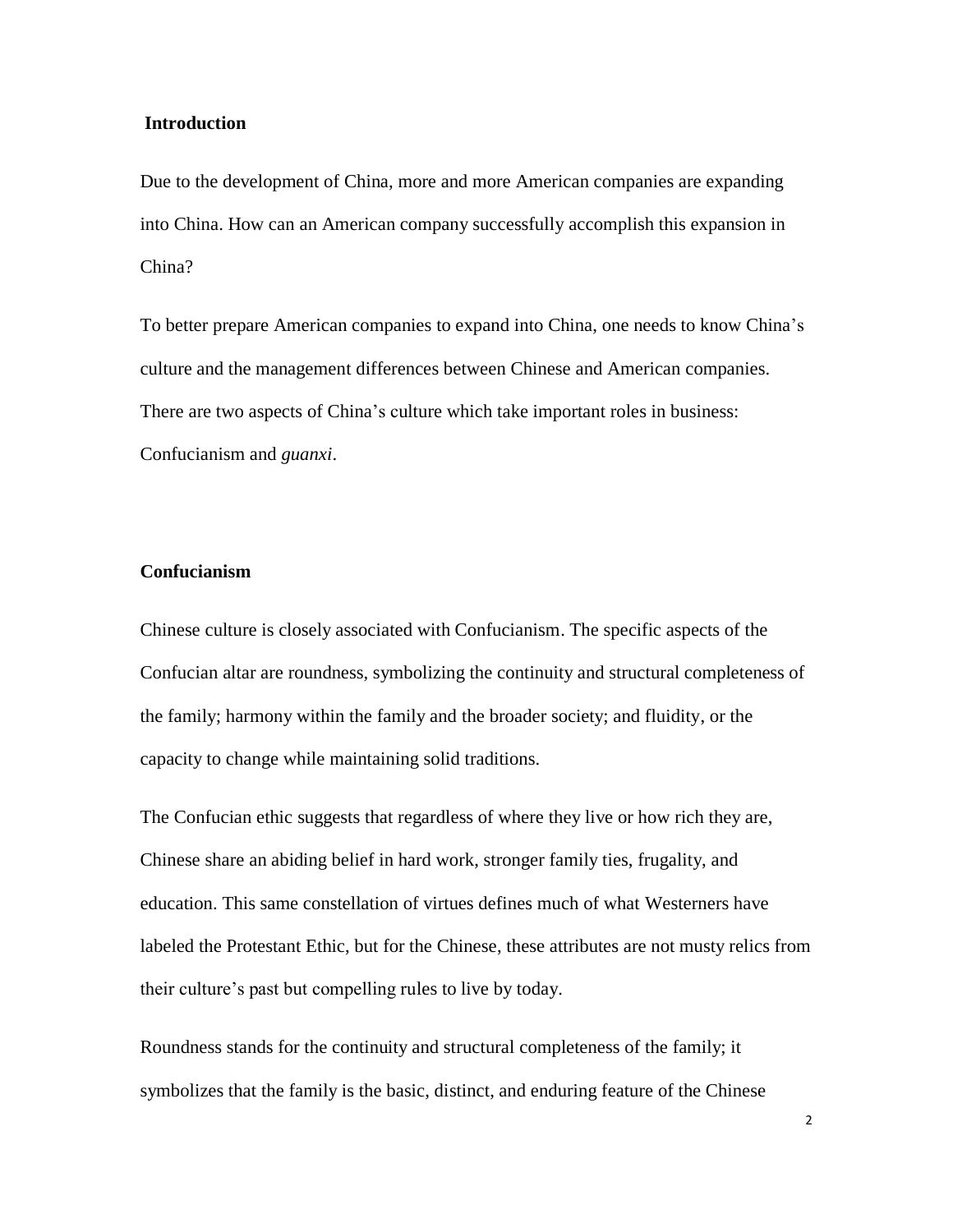culture. According to this rounded viewpoint, what is crucial is that the Chinese have descendants who can worship them and provide them with food and sacrifices; under such conditions they will lead contented lives in the afterlife.

All of the efforts of the living are directed toward obtaining a rounded family in which the descent line is preserved. Male children, who are obligated to perform ceremonial and ancestral rites, are preferred over female children. This approach has led to inequality of the sexes. The Chinese businessman frequently works alongside his wife or she will handle office matters while he is in charge of external relations. This pattern has limited the growth of many Chinese businesses, as only the wife and other family members are given positions of authority. Sometimes the husband and wife rarely see each other because of his external activities, but this behavior is acceptable when the husband is working hard on behalf of the family, and this perspective leads the Chinese to take a long-term perspective on problems and issues that they face. Unlike Americans, most of whom feel that a long-term plan involves a projection of 3- 5 years into the future, the Chinese tend to be comfortable with plans that are expressed in 10, 20 and even 100-year increments.

#### **Guanxi**

What is *guanxi*? The word simply means relationships. People often highlight the building up of *guanxi* or relationships in China as the single most important skill for businesspeople to develop while doing business in China. Many businesspeople talk about the secret to doing business in China by saying that "it all boils down to *guanxi*."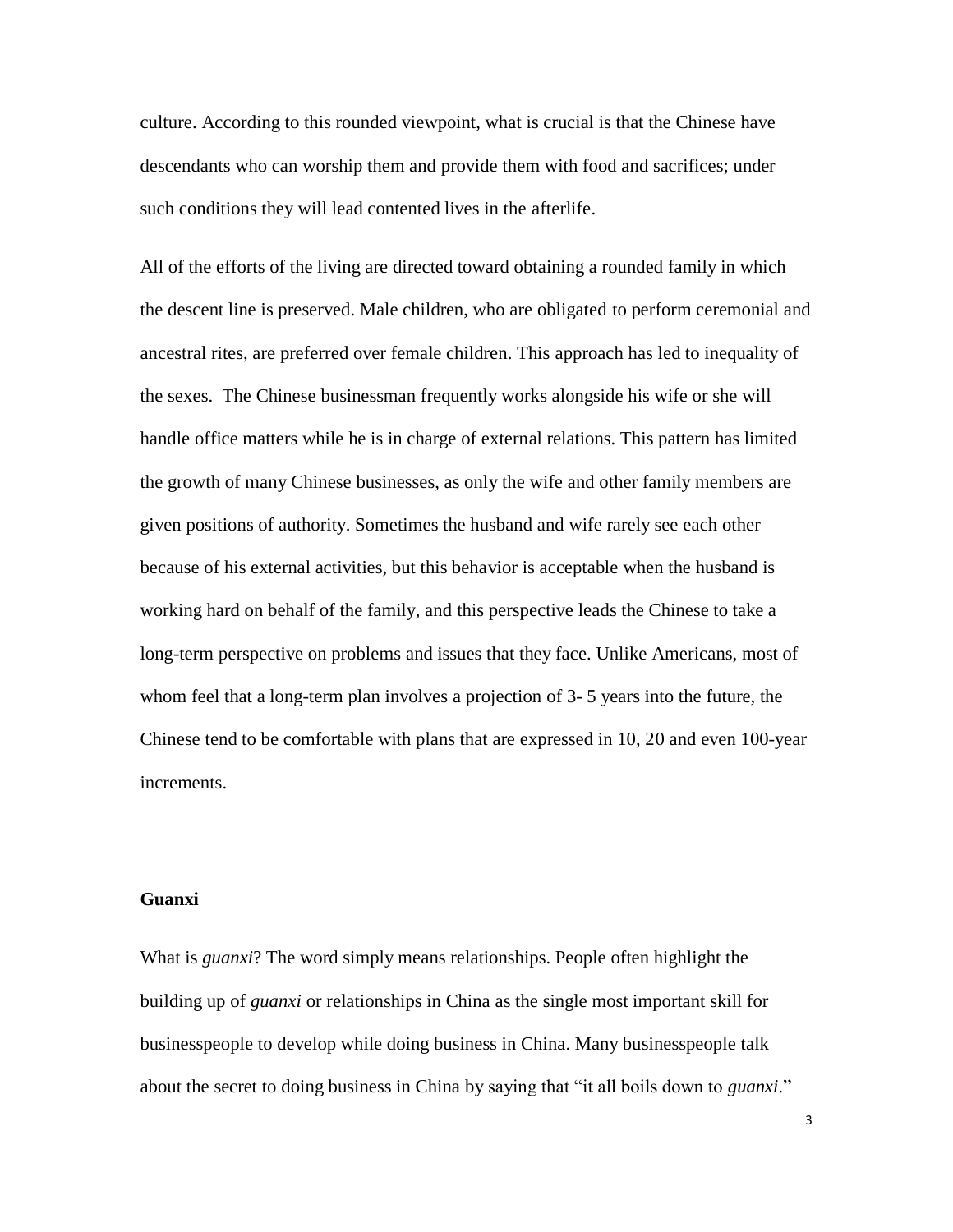*Guanxi* is not everything, but if not fully understood, *guanxi* can work against you and your company.

Chinese society is neither individualistic nor collectivistic, as are other family-based ethnic groups, but based on *guanxi*. Penetrating the layers of *guanxi* is like peeling an onion. First come connections between people and their ancestors, then between people from the same village; then between members of the family, and finally between the family and close associates who can be trusted, such as the competent executives who are not family members but who actually run the factories. All of those relationships are considered to be continual in nature, and obligations go far beyond what can be put into a contract. For example, a Chinese businessman will help household servants establish their own businesses after they have served the family faithfully for several years.

The relation-based system of the Chinese, in which roles are differentiated, is quite different from the more collectivistic and undifferentiated system of the Japanese, which helps to explain why the Japanese seem to favor the development of corporations such as Sony while Chinese seem to favor family-centered businesses. In the Chinese system, family ethics are always based on relationships between particular individuals such as fathers and son, brothers and sisters, parents and children, husbands and wives. Comparing American and Chinese companies, the World Bank recently reported that two thirds of the publicly traded companies in Asia are controlled by a single shareholder, very often the founder, but the comparable figure in United States is just 3%. Of course, many of the Asian companies are Chinese family businesses.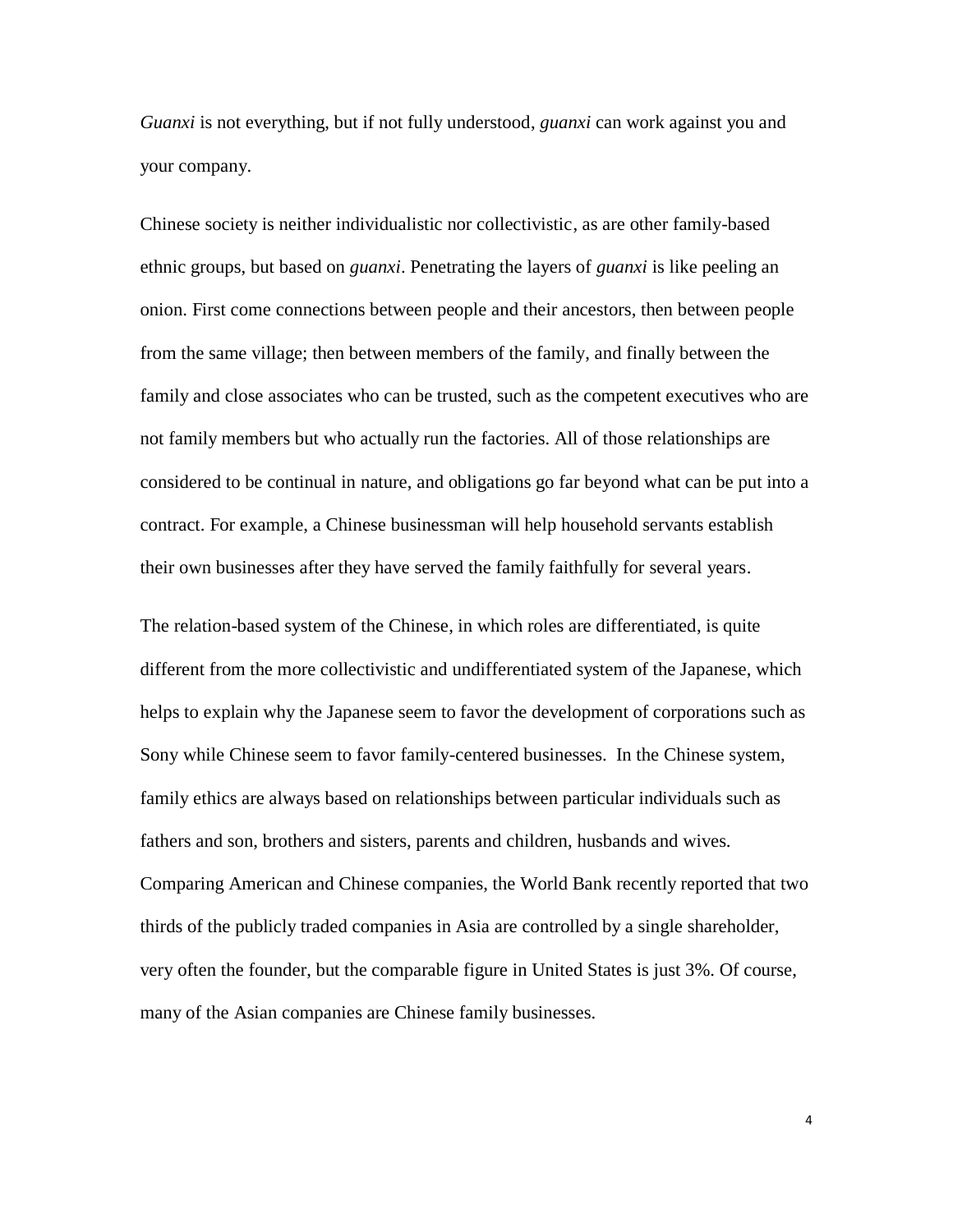The lifeblood of a Chinese company is *guanxi*. In fact, when a number of leading Hong Kong businesspeople were surveyed, and *guanxi* often ranked the most important business practice they felt they needed to develop to be successful in China. As a highcontext culture, Chinese are less concerned with what is written in the contract than the actions that people take to meet their obligations as they emphasize *guanxi*. Actions like the way one communicate, one's reputation in the areas and so on. For example, some people have confused the practice of real *guanxi* with giving short-term favors and playing the back door game. If that person had real *guanxi* he would likely not have to really need to entertain bribes or pay offs in the first place. *Guanxi* peddlers are often no more than paid lobbyists who have no clue nor really care about your business objectives, rather what they can get out of the deal for themselves.

Form John Chan's view: *guanxi* is a relationship built on a practiced form of respect and obligation that adheres to Confucian hierarchical values where favors are given and received only when there is mutual benefit involved and in accordance with how people conduct themselves based on the five sets of formal relationship set out by Confucius: Man and the state; Man and his wife; Man and his siblings; Man and his children; Man and his friends. Each relationship has its own set of social rules and conduct. If one side benefits too much, then it is the obligation of the other to correct it or not to proceed with taking with the benefit, since it is always the obligator who loses face when things are not balanced.

Even *guanxi* has limitations: it is developed slowly and excludes many individuals who might provide new business opportunities and it is at odds with the strong movement throughout the world toward contract-based business transactions championed by many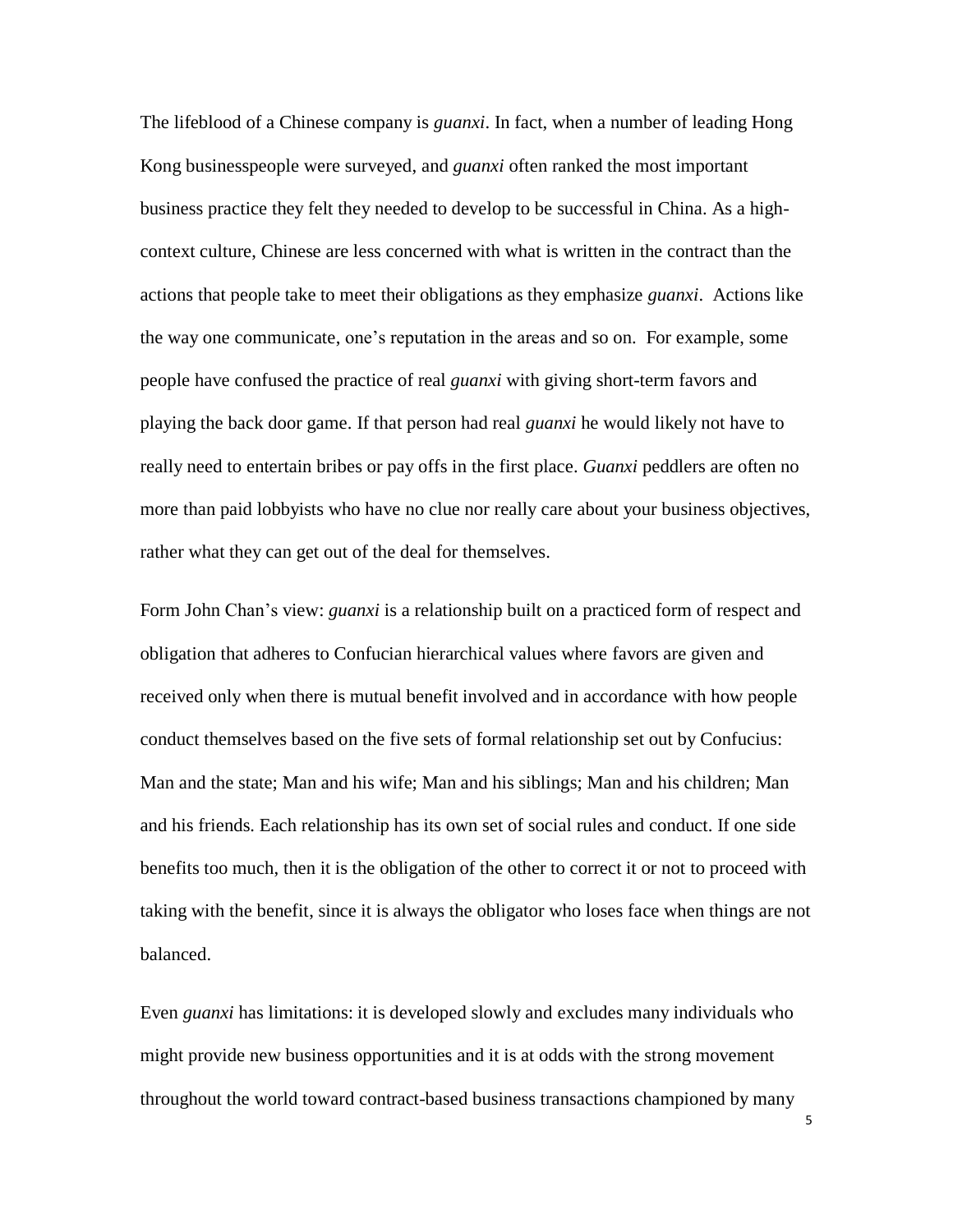nations, particularly the World Trade Organization. However, in China *guanxi* still plays the most important role in business.

# **Economic**

Economic is important to know when one wish to expand into China. The following two graphs summaries the economy of China and the foreign direct investment in China which will give investor a sings of where to expand in China. In response to the opendoor policy formulated in 1978, inward foreign direct investment (FDI) in China has grown appreciably. The share of FDI from Hong Kong, Macao and Taiwan reached a peak in 1992, at around 70 per cent (Table 1). In recent years, however, the ethnic share in total FDI has decreased while the US has increased. Also, the US has a huge market to increase Foreign Direct Investment in China.



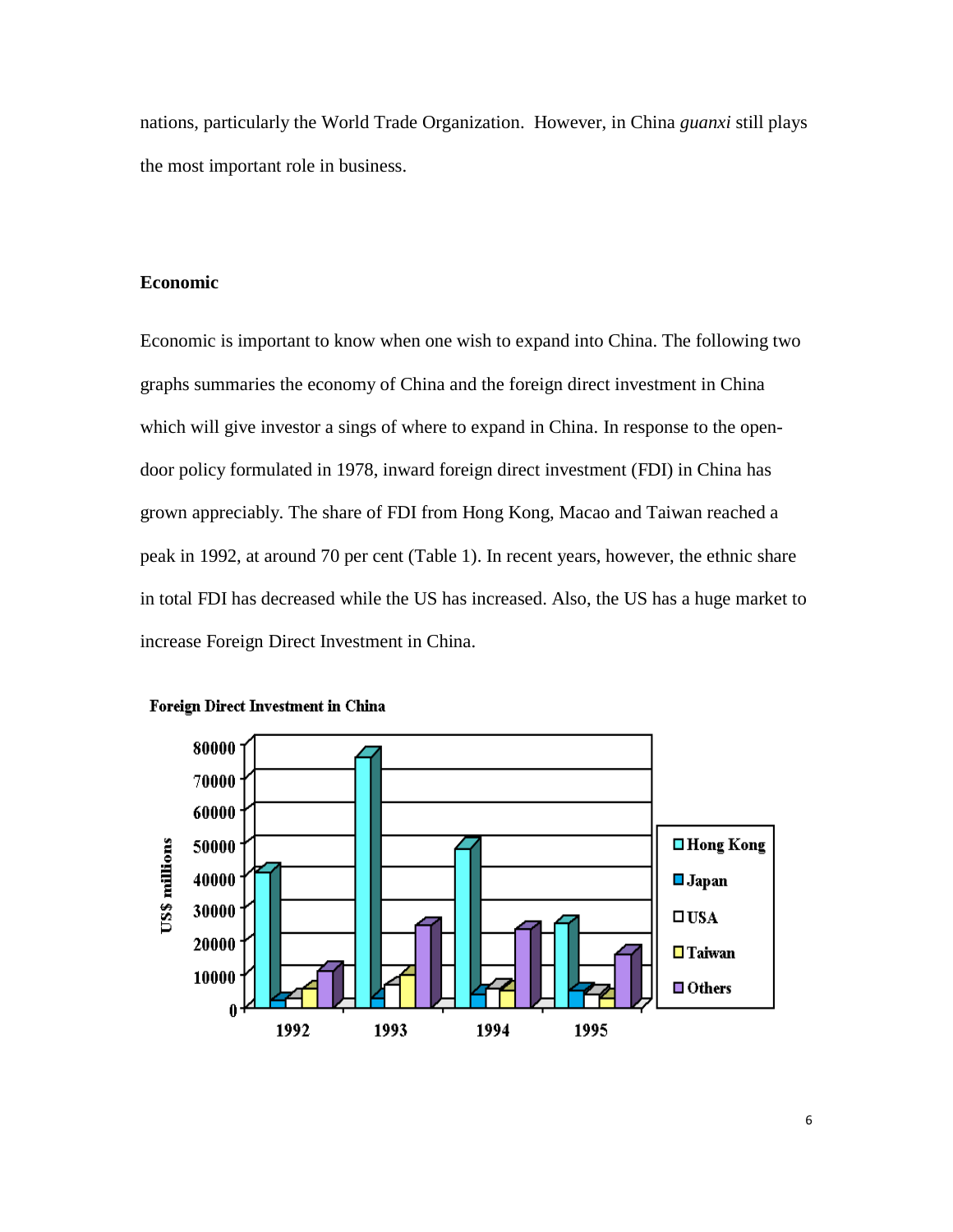|      |                 |        |       |       | Unit: % |
|------|-----------------|--------|-------|-------|---------|
| Year | Hong Kong/Macao | Taiwan | Japan | US    | ΕU      |
| 1986 | 59.22           |        | 11.74 | 14.54 | 7.96    |
| 1987 | 69.08           |        | 9.50  | 11.36 | 2.28    |
| 1988 | 65.60           |        | 16.11 | 7.39  | 4.92    |
| 1989 | 61.24           | 4.56   | 10.50 | 8.38  | 5.53    |
| 1990 | 54.87           | 6.38   | 14.44 | 13.08 | 4.23    |
| 1991 | 56.96           | 10.68  | 12.20 | 7.40  | 5.63    |
| 1992 | 70.03           | 9.54   | 6.45  | 4.64  | 2.21    |
| 1993 | 64.91           | 11.41  | 4.81  | 7.50  | 2.44    |
| 1994 | 59.75           | 10.04  | 6.15  | 7.38  | 4.55    |
| 1995 | 54.64           | 8.43   | 8.28  | 8.22  | 5.68    |
| 1996 | 50.95           | 8.33   | 8.82  | 8.25  | 6.56    |
| 1997 | 46.46           | 7.27   | 9.56  | 7.16  | 9.22    |
| 1998 | 41.64           | 6.41   | 7.48  | 8.58  | 8.75    |
| 1999 | 41.35           | 6.45   | 7.37  | 10.46 | 11.11   |
| 2000 | 38.92           | 5.64   | 7.16  | 10.77 | 11.00   |

Source: http://www.chinafdi.org.cn/english

(Table 1: Share of Major Source Countries of Realised FDI in China, 2986-2000)

Besides of knowing China Culture, in additional, foreign investors have also chosen the right region to invest in. In 2000, eastern regions had over 87 percentage of total foreign direct investment; Guangdong had the largest FDI. Investors have tended to invest in eastern regions since there is a larger market there than in other regions. If new America companies would be better expand starting in eastern regions, an example about KFC successfully expand will be discussed below.

|                        |         |      |      |      |      |      | Unit: % |
|------------------------|---------|------|------|------|------|------|---------|
| Year                   | 1985-89 | 1990 | 1995 | 1997 | 1998 | 1999 | 2000    |
| <b>Eastern Regions</b> | 87.9    | 93.1 | 87.7 | 85.9 | 87.2 | 87.8 | 87.8    |
| Beijing                | 9.9     | 8.1  | 2.9  | 3.5  | 4.8  | 4.9  | 4.2     |
| Tianjin                | 3.6     | 1.1  | 4.1  | 5.6  | 4.7  | 4.4  | 2.9     |
| Hebei                  | 1.5     | 1.3  | 1.5  | 2.5  | 3.2  | 2.6  | 1.7     |
| Liaoning               | 3.6     | 7.5  | 3.8  | 4.9  | 4.8  | 2.7  | 5.1     |
| Shanghai               | 9.5     | 5.1  | 7.8  | 9.4  | 8.0  | 7.1  | 7.8     |
| Jiangsu                | 3.7     | 3.9  | 13.9 | 12.1 | 14.6 | 15.2 | 15.9    |
| Zhejiang               | 1.6     | 1.2  | 3.4  | 3.3  | 2.9  | 3.1  | 4.0     |
| Fujian                 | 6.9     | 9.3  | 10.9 | 9.3  | 9.3  | 10.1 | 8.5     |
| Shandong               | 3.5     | 5.4  | 7.2  | 5.6  | 4.9  | 5.7  | 7.4     |
| Guangdong              | 40.7    | 46.1 | 27.6 | 26.1 | 26.5 | 29.2 | 28.0    |
| Hainan                 | 1.8     | 3.0  | 2.9  | 1.6  | 1.6  | 1.2  | 1.1     |
| Guangxi                | 1.7     | 1.0  | 1.8  | 2.0  | 2.0  | 1.6  | 1.3     |
| <b>Central Regions</b> | 6.9     | 4.0  | 9.2  | 10.7 | 9.8  | 9.4  | 9.2     |
| <b>Western Regions</b> | 5.1     | 2.8  | 3.1  | 3.5  | 3.0  | 2.8  | 3.0     |
| <b>Total</b>           | 100     | 100  | 100  | 100  | 100  | 100  | 100     |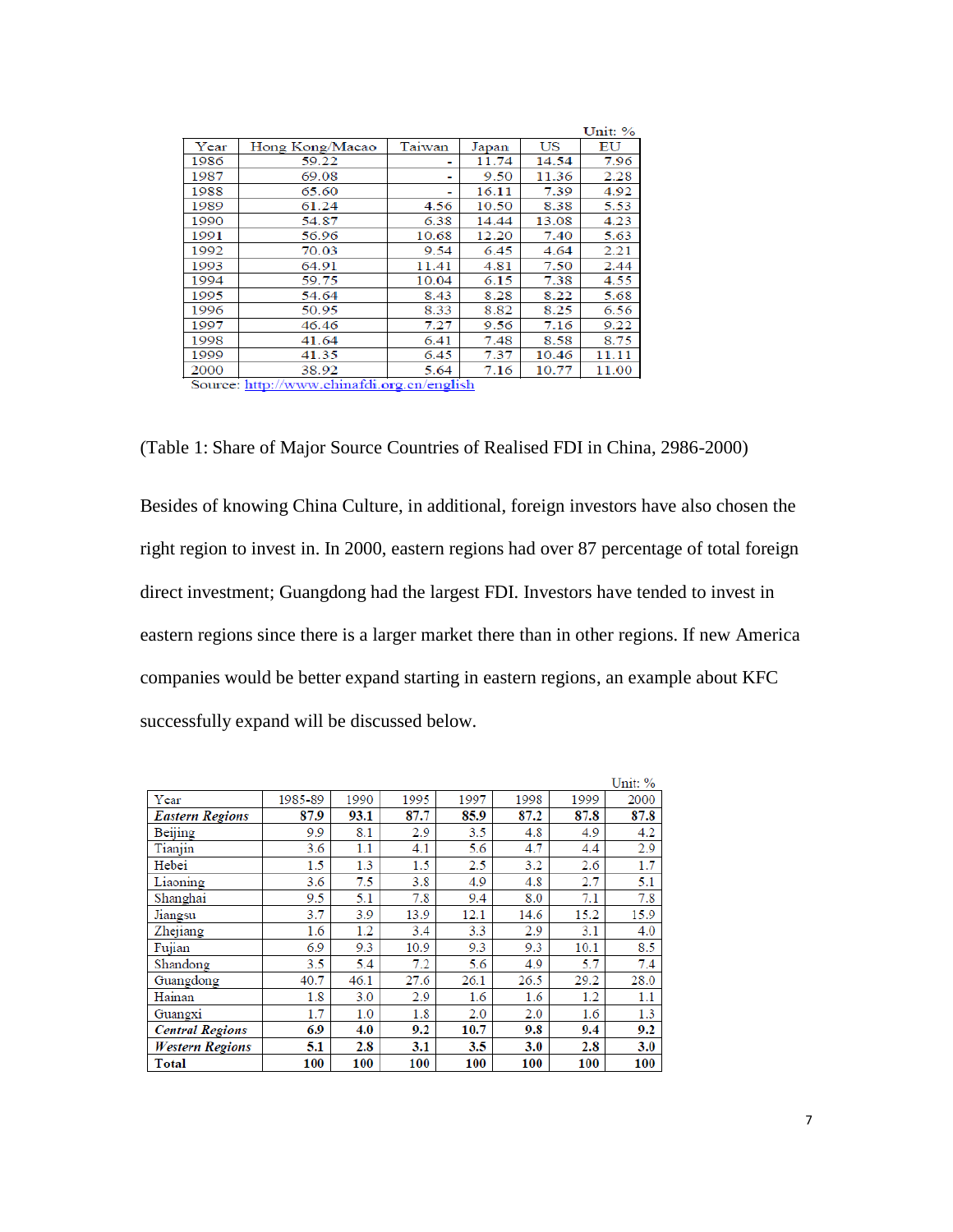(Table 2. Regional Distribution of Realised FDI in China, 1985-2000)

# **Methods of Research**

The major research method I used is literature searches and internet surveys which were all readily available materials. Those materials included relevant trade publications, public books and on-line data bases. Since it was too expensive to gather primary data , literature research over the web and library was the major research material I used.

The goal of this research paper was to let foreigners know how to do business better in China. First, I looked into China culture which influences Chinese people doing business: Confucius and *Guanxi*. I looked into the location and past economic when investor look for expanding. Second, I researched to find examples of foreigners who did well or bad in China. Lastly, after looking into the examples and culture differences, I came up with some recommendations for the foreigner wishing to expand a business into China.

### **Result**

Richard Tomlinson, a former senior Boeing engineer and who now runs a software development company between China and the U.S, has been in China for about three years and is married to a local Shanghai woman who works at an American law firm. He said he had many people take him out for dinner and the next week ask him if he can get them a visa to go to the States. I totally agree with John Chan who said he was under no obligation to try and get them visas since the reciprocation was clearly out of balance and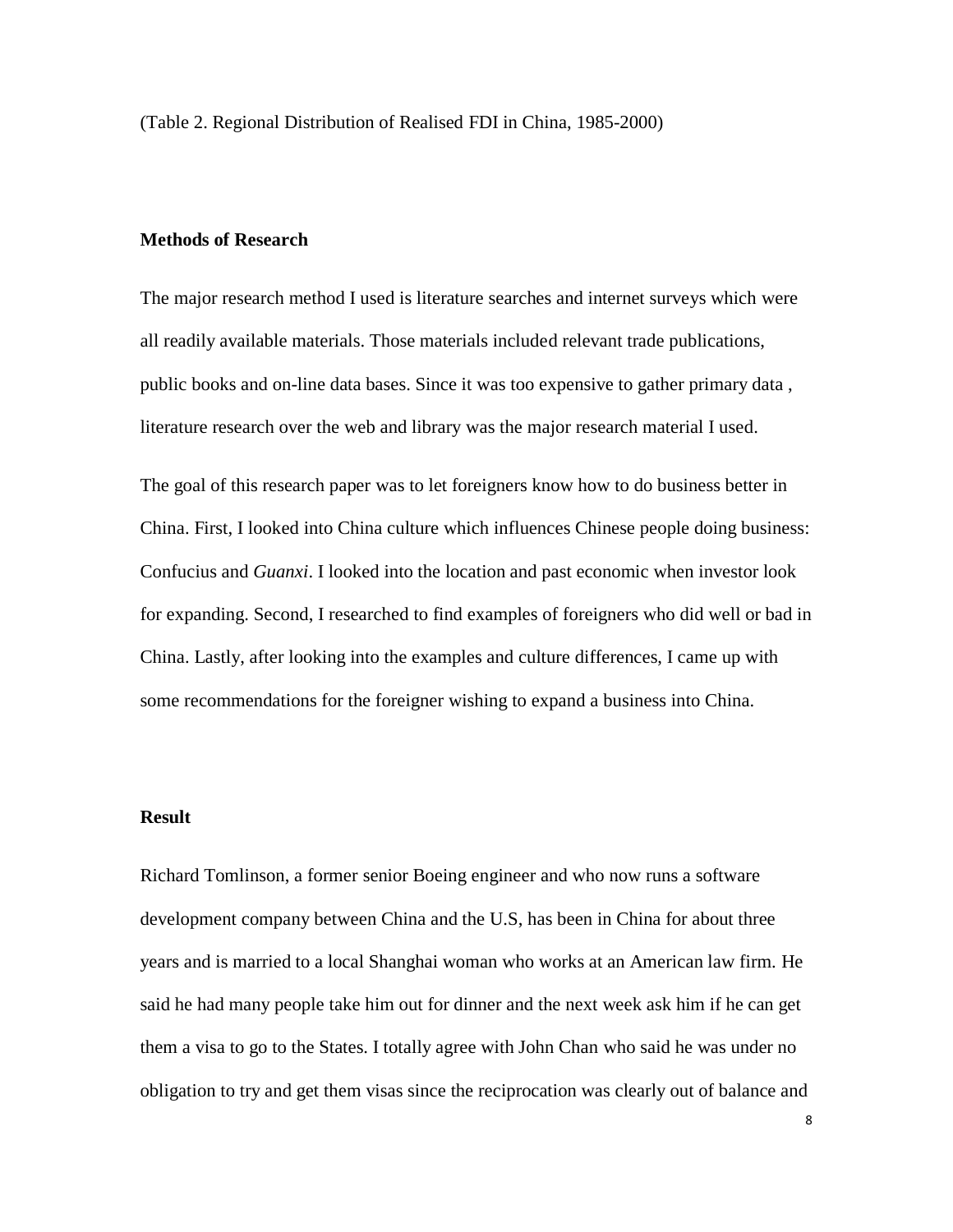that individual should have been ashamed for asking in the first place. Mainland Chinese might simply be following a double standard, believing they could get away with not following the "proper rules of conduct" simply because Tomlinson was a foreigner. The main point is this practice does not represent real *guanxi*.

Wang Lei, a locally educated lawyer who worked with MOFTEC (The Ministry of Foreign Trade and Economic Cooperation) from 1986 to 1996 and was a negotiator for China's entry into the World Trade Organization in Geneva, has been a partner at both international and local law firms and now spends most of his time advising clients on exactly what he is an expert at how to navigate and interpret China's complex bureaucracy and laws. Given China's entry into the WTO and his background as an actual WTO negotiator representing the Chinese side, he knows how to effectively manage governmental *guanxi* by developing capabilities in-house (Chan 2003). Employees with a good sense of the company's objectives are best able to ensure that the company is able to navigate through the complex bureaucratic web to meet its goals. Another effective way of working with the Chinese bureaucracy is to find a good local Chinese partner. The main point of this practice is to develop real *guanxi*.

# **Conclusion**

The real factor that will determine whether one is able to run a profitable business remains in a company being able to develop the best products and services that meet the local needs, using the Chinese way of doing business. There are few recommendations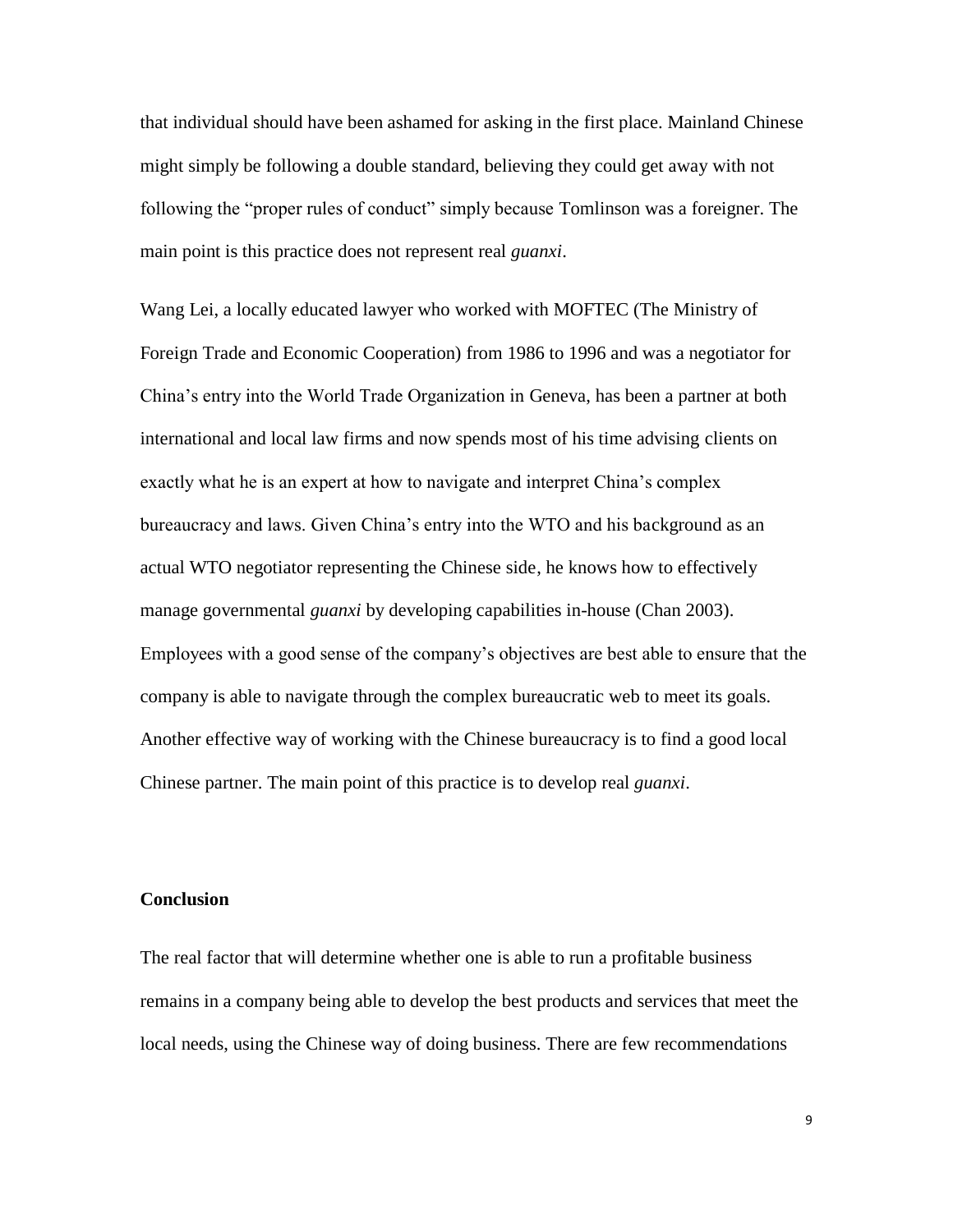about what US companies can do to be effective and profitable in China, but sensitivity to Chinese cultural values like *guanxi* is essential

#### *Recommendation*

Firstly, doing research about locations and whether one's products and services fit the Chinese market and marketing strategy. A great example is Kentucky Fried Chicken. McDonald's has the largest fast food market share in US, but KFC came to China and took the largest market share. When KFC expanded in Hong Kong in 1973, all the restaurants closed down in 1975. After 12 years, KFC remarketed in mainland China. KFC opened its first restaurant in Beijing in 1987, then 10 in 1992, 100 in 1996, 1000 in 2004, 2000 in 2007 and 2500 in 2009. I have to say KFC has had huge success in China. One main reason for KFC's huge success is that KFC did valuable market research when choosing its first locating by evaluating the population, government, environment, and *guanxi* with the government. KFC choose Beijing over *Tianjing*, *Shanghai* and *Gaungzhou* because Beijing is the capital city with lots of travelers. Locating in famous travel destinations guarantees the stores will have fixed amount of customers. KFC combined US tastes with Chinese tastes and made changes to the menus to better satisfy Chinese customers. In addition, KFC operates as franchise restaurants in China, which makes it much easier to expand in the Chinese market.

Secondly, Keeping up good relationships and understanding Confucianism will be a plus. *Guanxi* contains the Confucian elements of respects, hierarchy, obligation and face. Since *guanxi* is at the heart of almost all business transactions in Chinese society, one should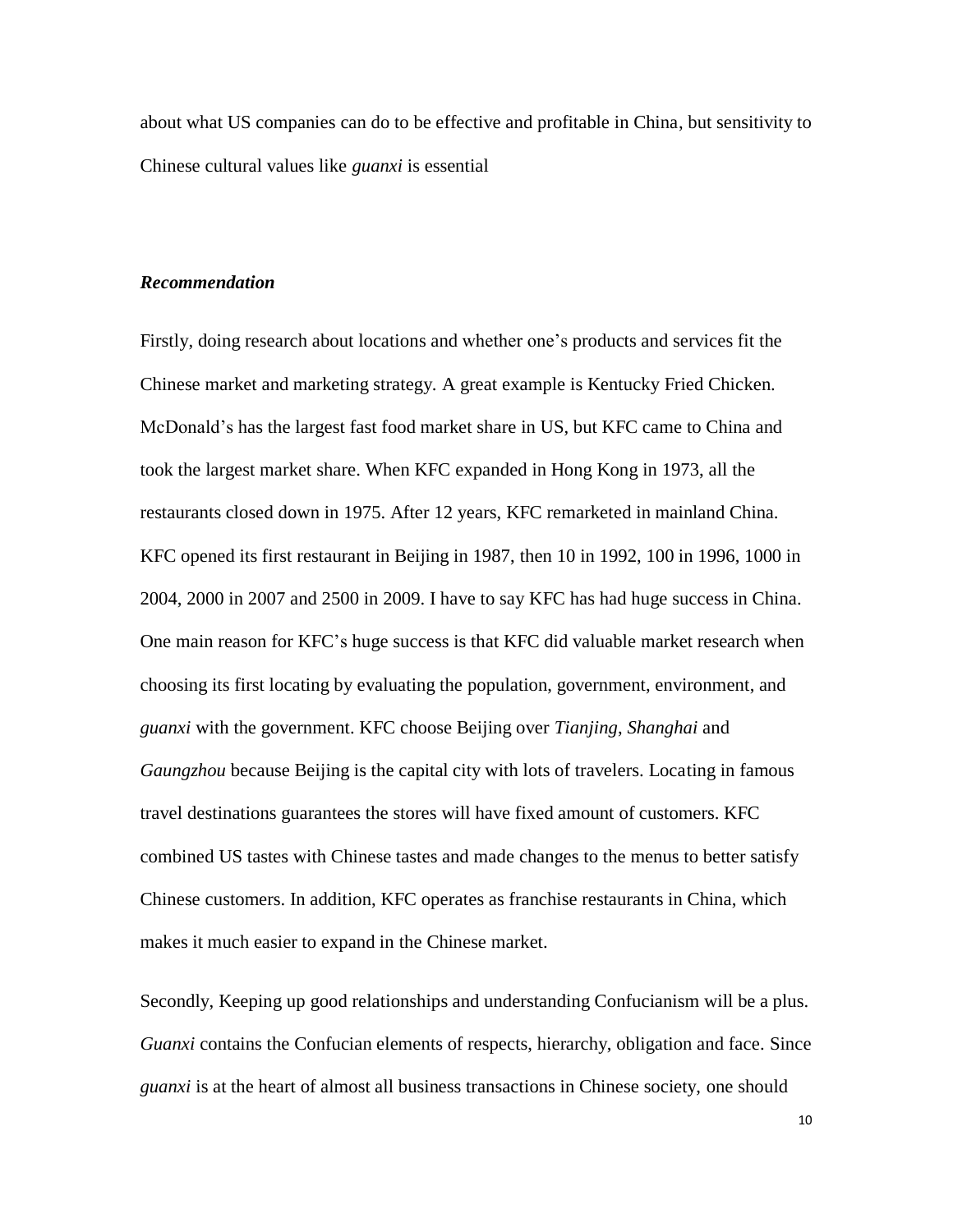add practicing *guanxi* to the list of six universally action steps for a foreign executive operating in China to follow. Although *guanxi* is that it is difficult and takes time to develop, and people have been successful in China without having to practice it religiously. Some people think of *guanxi* as simply a reciprocation of favors through a network of contacts. Worse still, other think you can "buy" *guanxi* and often complain when it doesn't seem to work. One of the key elements not clearly understand by foreigners is the importance of "respect" in the context of Confucian values, which contain elements of hierarchy, obligation and "face."

If real *guanxi* is built up properly sense, *guanxi* could very well prove to be the most valuable tool for a person to have in China. But the foreign executive is unlikely to learn this ancient practice quickly as it often takes years of understanding and practice to master. Over time, foreigners are as capable as anyone of learning the art of practicing real guanxi.

For example, Laurence Brahm, an American lawyer, political economist and writer, is a great practitioner of *guanxi* and a significant contributor to *China Streetsmart*. Brahm has been in China since the 1980s and now has excellent *guanxi*, enough that he could ask Prime Minister Zhu Rongji and other top government officials to contribute to the book (Chan 2003).

In Chan's book, he mentions that after interviewing average foreign executives on this important subject, many did not really seem to understand that *guanxi* is more than a reciprocal act, also contains the Confucian elements of respects, hierarchy, obligation and face.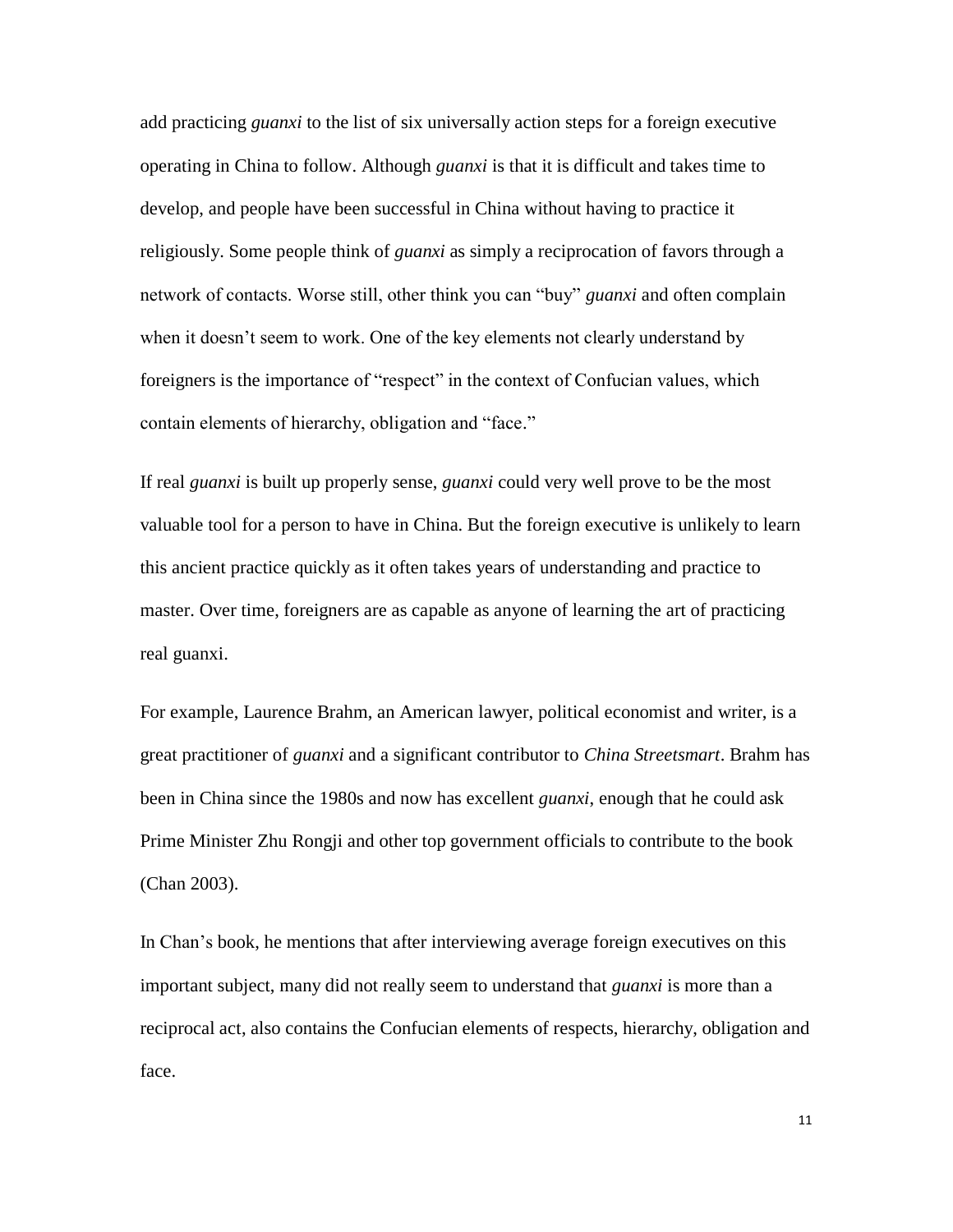Last not least, Employees with a good sense of the company's objectives are best able to ensure that the company can navigate through the complex bureaucratic web to meet its goals. Another effective way of working with the Chinese bureaucracy is to find a good local Chinese partner.

Most of the companies not doing well in China today are the result ofr originally flawed business objectives and plans, which need first to be identified and accepted before a proper resolution can be found. The process requires both the China management team's ability to accurately identify the issues with the original strategy and the head office to begin pointing fingers if either side does not di an adequate job. To set up a successful operation requires keeping leadership team intact from the initial stages to the ongoing business operation. Given the importance of relationships in China and the benefits derived from close government relations in helping the company navigate the complex and capricious commercial laws and regulations, having a senior leader who knows the history of the company will help tremendously.

Lastly, it is important to understand the different professional views of management among Chinese and Americans. For example, in American companies, employees choose jobs depending on their interests and needs; in contrast Chinese employees choose job mainly because they need them to support families and themselves, and personal relationships tend to help one get the job. American companies need to put employees' benefits first and maintain good relationships with them so employees will be thankful for the good treatment and continue working for the company. This is an idea from Confucius.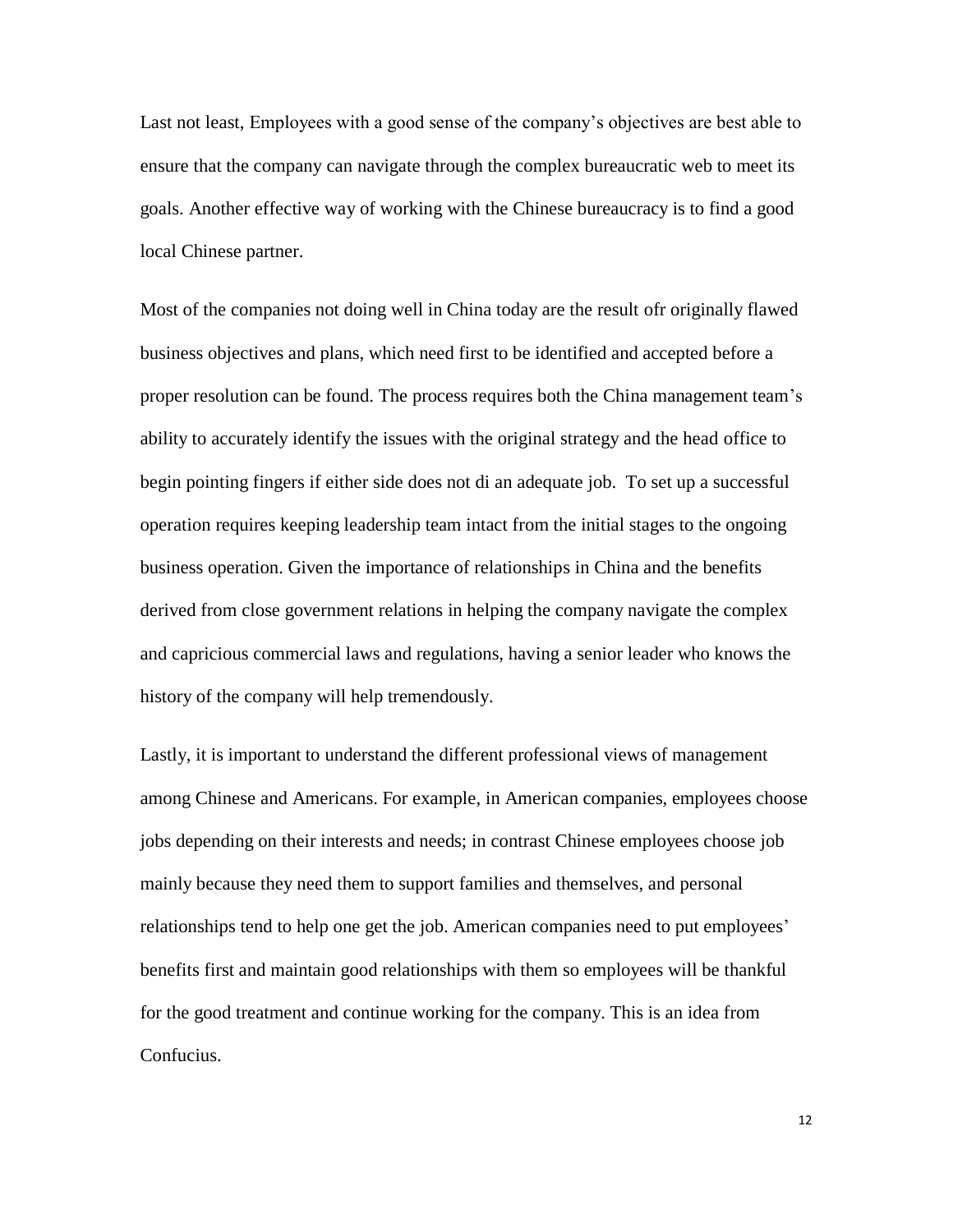Overall, expanding in foreign country is difficult and the four recommendations will be better prepare companies expanding into China.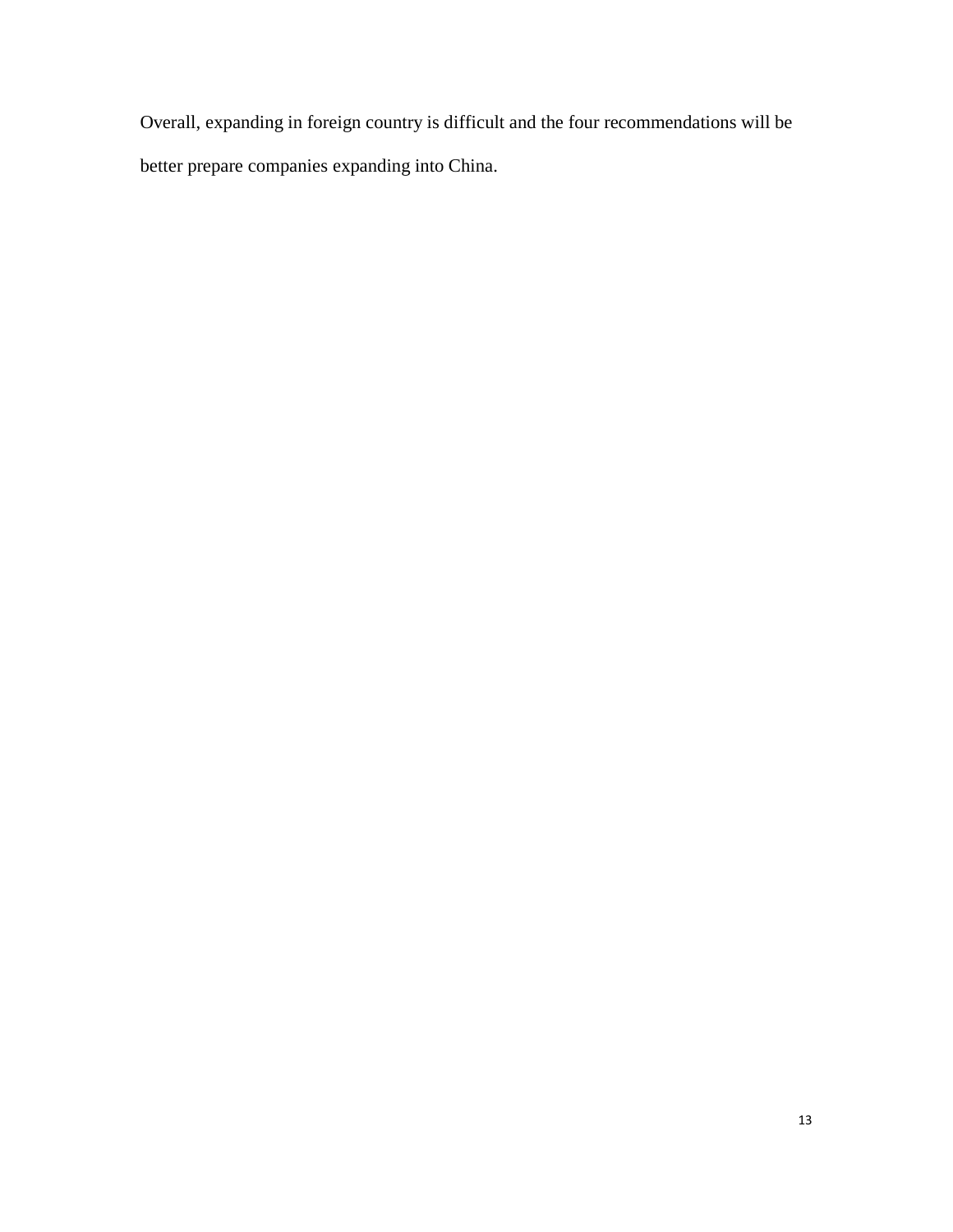#### **Reference**

- Bond, M. (1986). *The Psychology of the Chinese People*. New York: Oxford University Press.
- Chen, M (2001). *Inside Chinese Business*. Boston: Harvard Business School Press.
- Chan, John.L. (2003). China StreetSmart. What you must Know to be Effective and Profitable in China.
- Fang, T. (1999). Chinese Business Negotiation Style. Thousand Oaks, CA: Sage.
- Gannon, M. (2003). Cultural Metaphors: Their Use in Management Practice and As a Method for Understanding Cultures. In W. J. Lonner, D. L. Dinnel, S. A. Hayer, & D. N. Satler (Eds.), Online Reading in Psycholgy and Culture. Western Washington University, Department of Psychology, Center for Cross-Cultual Research. Website: http://www.wwu.edu/~culture.
- Hofstede, G. (1991). Cultures and Organizations: Software of the Wind. New York: McGraw Hill.
- Kraar, L. (1994, October 31). The Overseas Chinese. Fortune, pp 91- 114.
- McBride, S. (2003, August 7). In Corporate Asia, a Looming Crisis Over Succession. The Wall Stree Journal pp. A1. A6.
- Nakane, C. (1973). Japanese Society. London: Penguin.
- State Statistical Bureau, China Statistical Yearbook, various issues, table 2. http://www.chinafdi.org.cn/english.